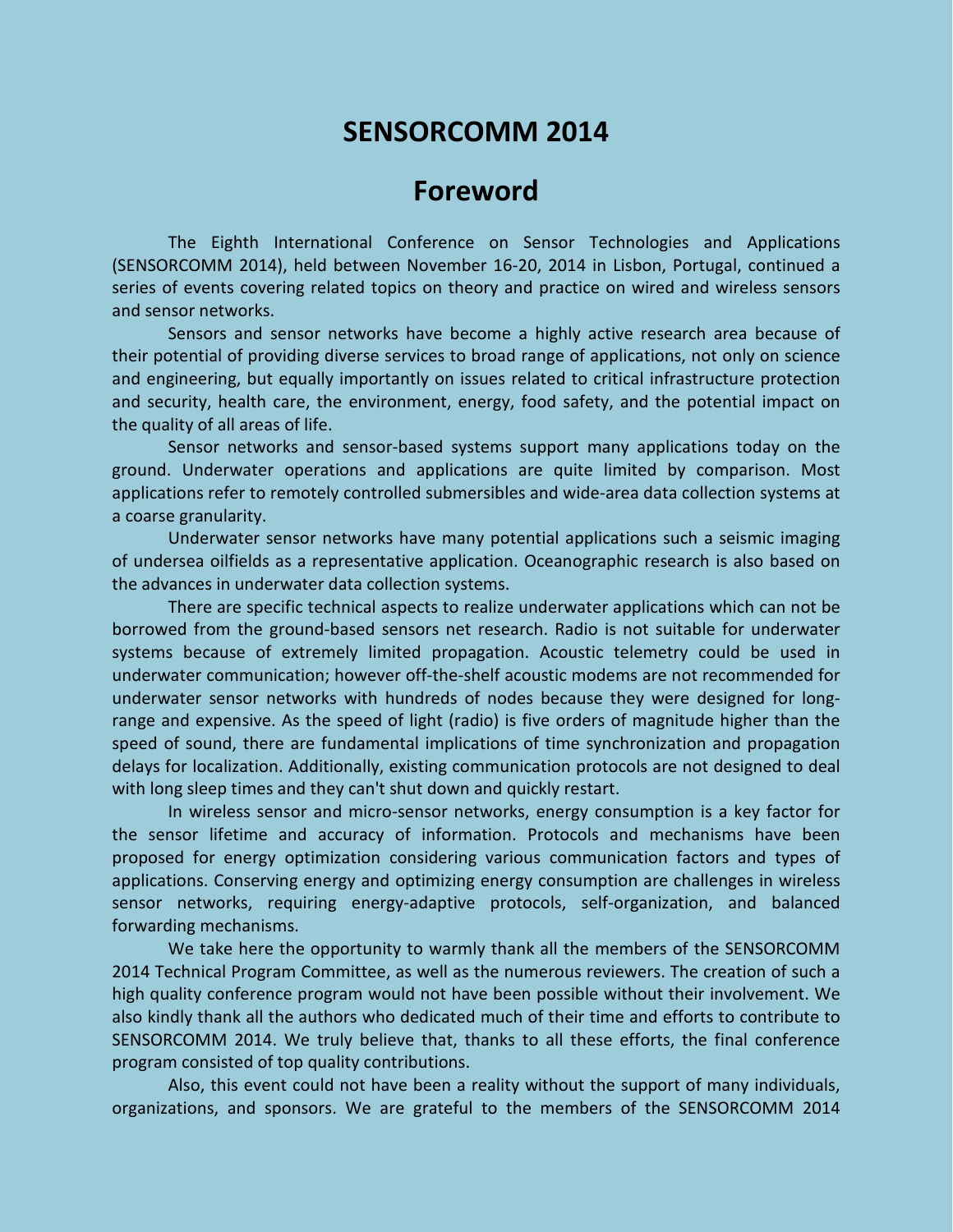organizing committee for their help in handling the logistics and for their work to make this professional meeting a success.

We hope that SENSORCOMM 2014 was a successful international forum for the exchange of ideas and results between academia and industry and for the promotion of progress in the area of sensor technologies and applications.

We are convinced that the participants found the event useful and communications very open. We hope Lisbon provided a pleasant environment during the conference and everyone saved some time for exploring this beautiful city.

### **SENSORCOMM 2014 Chairs:**

### **SENSORCOMM Advisory Chairs**

Jean Philippe Vasseur, Cisco Systems, Inc., France Petre Dini, Concordia University, Canada / China Space Agency Center, China Jaime Lloret Mauri, Polytechnic University of Valencia, Spain Jens Martin Hovem, Norwegian University of Science and Technology, Norway Pascal Lorenz, University of Haute Alsace, France Sergey Yurish, IFSA, Spain

### **SENSORCOMM 2014 Industry Liaison Chairs**

Sarfraz Khokhar, Cisco Systems, Inc., USA Harkirat Singh, Samsung Electronics Co., Korea Javier Del Ser Lorente, TECNALIA-Telecom - Zamudio (Bizkaia), Spain Michael Niedermayer, Fraunhofer IZM, Germany

### **SENSORCOMM 2014 Research/Industry Chairs**

Hristo Djidjev, Los Alamos National Laboratory, USA Teng Rui, National Institute of Information and Communication Technology, Japan S. Biju Kumar, Philips Research - Eindhoven, The Netherlands

## **SENSORCOMM 2014 Special Area Chairs**

**Embedded systems** Joshua Ellul, Imperial College, London, UK **Security** Yenumula Reddy, Grambling State University, USA **Body networks** Alessandro Pozzebo, Università degli Studi di Siena, Italy **Underwater systems** Mylène Toulgoat, Communications Research Centre - Ottawa, Canada **Applications** Elena Gaura, Coventry University, UK **Performance** Canfeng Chen, Nokia Research Center - Beijing, China